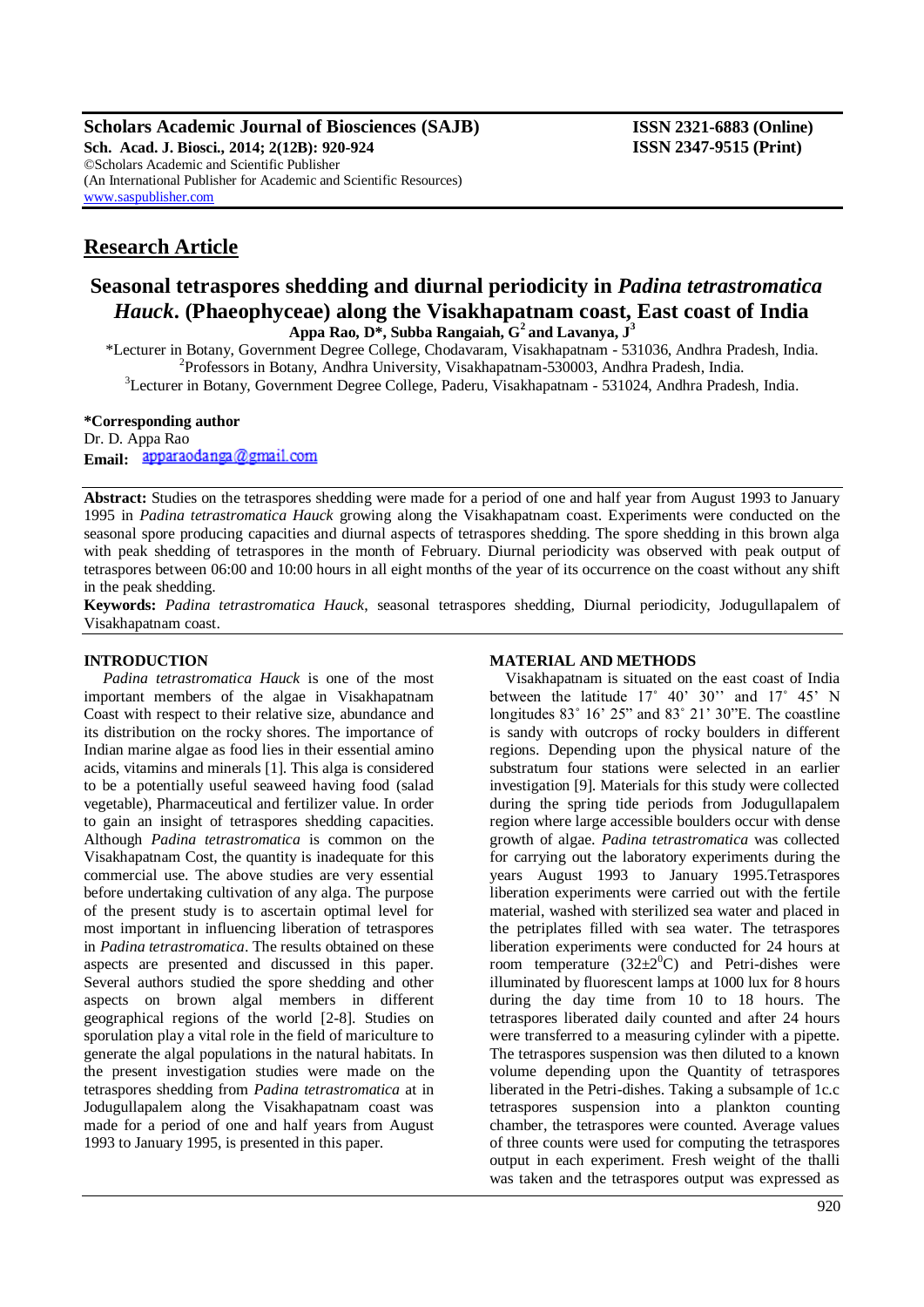tetraspores / gr. fr. wt. /day. Data on the diurnal changes in tetraspores shedding were collected by changing the material kept in the Petri-dishes at four hours intervals. The tetraspores liberated at 4 hours intervals i.e. at 22h, 02h, and 06h. 10h, 14h and 18h, were counted as described above. Ten experiments (replicates) were conducted with *Padina tetrastrornatica* to study the diurnal changes in tetraspores shedding experiments were conducted. In all above experiments, the data collected were expressed as tetraspores per gr.fr.wt/day, to observe the quantity of tetraspores liberation under diverse environmental conditions.

## **RESULTS**

The results obtained on the tetraspores shedding, seasonal tetraspores shedding, diurnal periodicity and seasonal diurnal periodicity in the liberation of *Padina tetrastromatica* is presented in this paper.

## *Tetraspores shedding:*

Daily liberation of tetraspores of *Padina tetrastromatica* is shown in Figure 2. In this alga maximum liberation of tetraspores was seen on the first day and the tetraspores output decreased rapidly from 2nd day onwards and the tetraspores shedding lasts for 3 to 4 days only (Fig. 2).



#### *Seasonal changes in tetraspores shedding:*

Seasonal changes in tetraspores shedding were observed from November, 1993 to June, 1994 plotted in fig.3. The present study observed peak tetraspores shedding in the month of February.



**Fig-3: Seasonal variation in the tetraspores shedding of** *Padina tetrastromatica***.**

#### **Diurnal periodicity:**

The Quantity of spores liberated at different times of the day varied in *Padina tetrastromatica*. Data collected

on the diurnal periodicity of tetraspores shedding are shown in Fig.4. Maximum number of tetraspores liberation was seen between 06 to 10 hours and from 10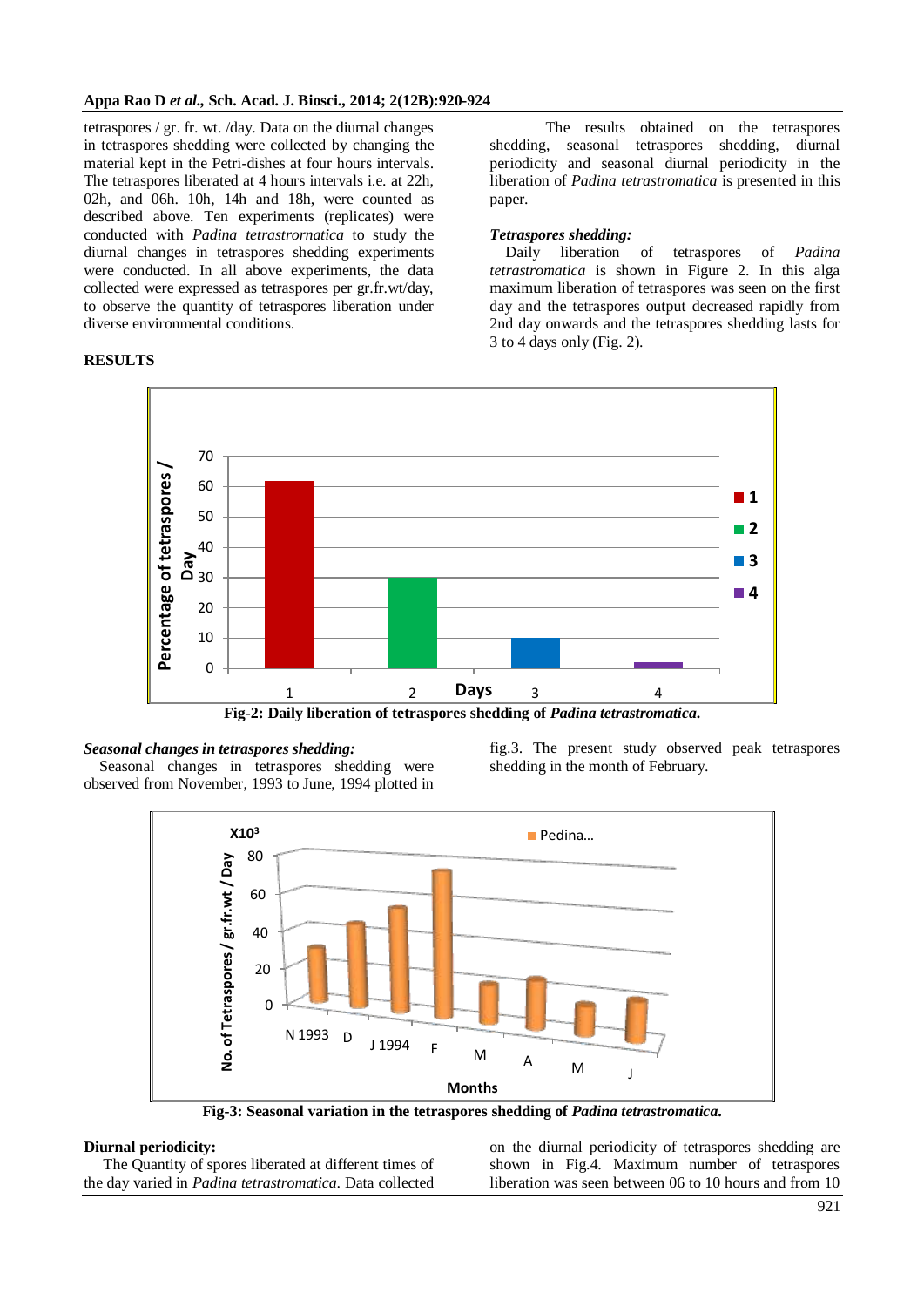hours onwards gradual decrease in the liberation of tetraspores was noticed. Information collected on monthly tetraspores shedding in diurnal periodicity is presented in Fig.5. Data collected from November to

June on diurnal periodicity in tetraspores liberation of *Padina tetrastromatica* didn't alter the peak shedding time (6 to 10h.).



**Fig-4: Diurnal periodicity in the shedding of Tetraspores of** *Padina tetrastromatica*



**Seasonal diurnal periodicity:** The quantities of tetraspores liberated in different months were varied. Maximum number of tetraspores were liberated in February and minimum in June.



**Fig-5: Seasonal diurnal periodicity in the shedding of tetraspores of** *Padina tetrastromatica*

#### **DISCUSSION**

In the present study, information was gathered on tetraspores shedding of *Padina tetrastromatica* growing in the infra littoral fringe zone of the intertidal region of Visakhapatnam coast. The variations of spore production in different months of the year and diurnal periodicity were studied by conducting the experiments under laboratory conditions. The data obtained in the present study shows that the spore producing capacity of the brown alga is very low when compared to the other members of red and green algae of the Visakhapatnam coast [10, 11-19]. In *Padina* 

*tetrastromatica* maximum shedding of spores was seen on the first day (fig .2). Similar trend was noticed in the spore shedding of *Gracilaria corticata* [20], *Gracilaria edulis* [23], *Gracilaria textorii* [11], *GraciIariopsis sjoestedtii* [12], *Hypnea valentiae* [10], *Gelidiopsis variabilis* [15], *Pterocladia heteroplatos* ([16], *Gelidium pusillum* [17], *Wrangelia argus*, *Centroceras clavulatum* and *Polysiphonia platycarpa* [19]. From the seasonal data obtained on spore shedding (Fig.3), it is evident that maximum liberation of tetraspores occurs in the month of February, which coincides with a single peak period observed in *Polysiphonia platicarpa* [19].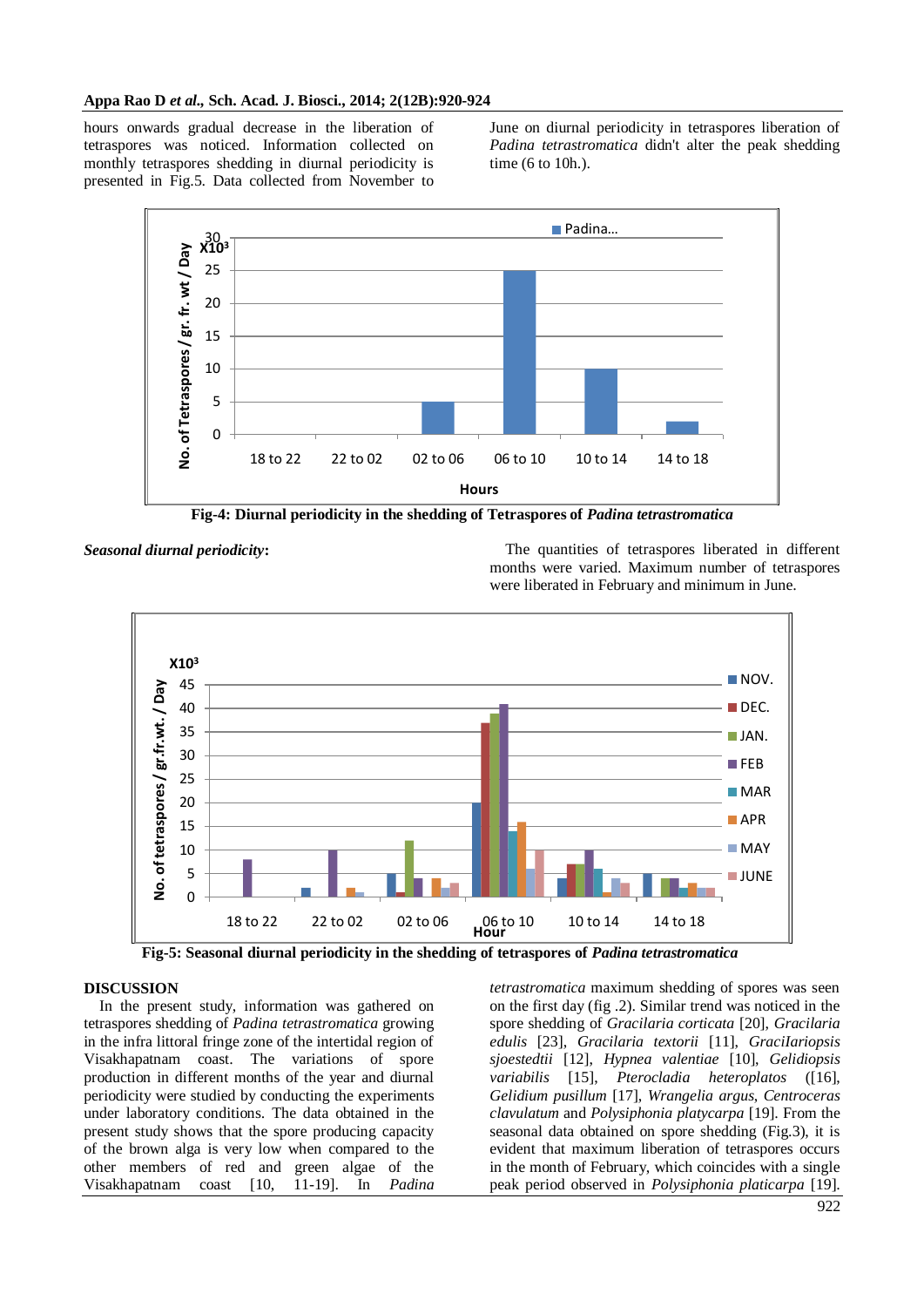#### **Appa Rao D** *et al.,* **Sch. Acad. J. Biosci., 2014; 2(12B):920-924**

But most of the members of Rhodophyceae had two peak periods in a year i.e. *Gracilaria eduIis* [23], *G. corticata* [20], *Hypnae valentiae* [10]. Detailed studies have not been made on the daily liberation of the spores in the members of Phaeophyceae. Several workers described periodicity in the daily liberation of spores of Gelidiales [24-28]; Gigartinales [29-31, 10, 20, 21, 14]; Ceramiales [13, 19]; Ulotrichales [18]; Bangiales [32]. The quantity of spore liberated at different times of the day varied in many algae, with peak shedding of spores in forenoon (6 to 10h.), in G*elidiopsis variabilis* [28], in the afternoon between 14 and 18 in *Gelidiella acerosa* [27]. *Wrangelia argus* [19] and *Gracilaria textorii* [22] and in the noon time between 10 and 14 in *Ectocarpus mitchellae* [33]. Data collected in the present study on diurnal periodicity in the liberation of spores from *Padina tetrastromatica* showed that peak shedding occurred during the forenoon (6 to 10) as reported by [28] on *Gelidiopsis variabilis*, *Ulva fasciata* and *Enteromorpha compressa* [18].

## **CONCLUSION**

Studies on the tetraspores shedding in *Padina tetrastromatica* (phaeophyceae) growing along the Visakhapatnam coast. Experiments were conducted on the seasonal spore producing capacities and diurnal aspects of spore shedding were studied under laboratory conditions. The results obtained on the above aspects were presented in this paper. The spore shedding varied seasonally in this brown alga with peak shedding of spores in the month of February. Diurnal periodicity was observed with peak output of spores between 06 and 10 hours in all eight months of the year of its occurrence on the coast without any shift in the peak shedding. These experimental findings closely agree with the environmental conditions existing in the intertidal habitat at Jodugullapalem of the Visakhapatnam coast.

It is interesting to note that the quantity of tetraspores liberated in *Padina tetrastromatica* of the present study is almost less than half when compared to the studies made by [20]. This change may be due to increase in the temperature  $(2-3<sup>o</sup>C)$  in the nature, and indiscriminate discharge of industrial effluents in to the sea. If this process continues, we do hope that in future there will be a drastic change in the seaweeds of Visakhapatnam coast towards decrease in the vegetation as well as in spore shedding capacities.

## **REFERENCES**

- 1. Lewis EJ; A review of protein, peptide and free amino acid contents of Indian marine algae. Proc. Seminar on Sea Salt and Plants, Bhavnagar, 1967; 296-307.
- 2. Chauhan VD, Krishnamurthy V; Observations on the output of oospores their liberation, viability and germination in *Sargassum swartzii* (Turn.)C. Ag. Salt Research and Industry, 1966; 3: 11.
- 3. Chauhan VD, Krishnamurthy V; Ecology and seasonal succession of *Sargassum swartzii* (Turn) C. Ag. Indian waters. Phykos.1971; 10: 1-11.
- 4. Prince JS; The ecology of *Sargassum pteropleuron*  Grunow in the waters off South Florida II.Phycologia.1980; 19: 190-193.
- 5. Dawes CJ; Physiological ecology of two species of *Sargassum* on the west coast of Florida, Bull. Mar. Sci. 1987; 40(2):198-209.
- 6. Umamaheswara Rao M; Autecological and Ecophysiological studies on marine algae of Visakhapatnam and Mandapam coast. Perspectives in phycology (Prof. M.O.P.Iyengar Centinary Celebration Volume) Ed. V.N.Raja Rao, 1990; 323-335.
- 7. Ramalakshmi Y, Chauhan VD; Ecological study of *Sargassum swartzii* (Turn). C.Ag. on the coast of Port Okha, Gujarat. J.Environ. Biol., 1992; 13(2): 135-144.
- 8. Subba Rangaiah G; A persistent endogenous circadian rhythm of liberation of eggs in *Fucus serratus*. British Phycological winter meeting, Birmingham, January. 1992; 6-9.
- 9. Umamaheswara Rao M, Sreeramulu T; An ecological study of some intertidal algae of the Visakhapatnam coast, J. Ecol., 1964; 52: 595-616.
- 10. Subba Rangaiah G, Umamaheswara Rao M; Seasonal growth, reproduction and spore shedding in *Hypnea valentiae* (Turn.) Mont. Proc. Indian Acad.Sci. (Plant Sci.), 1983; 92: 473-482.
- 11. Subba Rangaiah G; Growth, reproduction and spore shedding in *Gracilaria textorii* (Sur.) J. Ag. of the Visakhapatnam coast. Phykos, 1984; 23: 246-253.
- 12. Subba Rangaiah G; Spore shedding in *Gracilariopsis sjoestedtii* (Kylin) Dawson (Rhodophyta, Gigartinales) Proc. Ind. Symp. Mar. Plants, Donapaula, Goa, India, 1985a; 59-64.
- 13. Subba Rangaiah G; Spore shedding in *Agloathamnion cordatum* (Borgessen) Feldmann Mazoyer. (Rhodophyta), Ceramiales of Visakhapatnam coast. Proc. Indian acad. Sci. (Plant Sci.), 1985b; 95 (2): 121-127.
- 14. Subba Rangaiah G; Effect of environmental factors on the shedding of monospores from Porphyra *vietnamensis* Tanaka et Ho of the Visakhapatnam coast. Phykos, 1986; 25: 29-35.
- 15. Kaliaperumal N, Umamaheswara Rao M; Seasonal growth and reproduction of *Gelidiopsis variabilis* (Creville) Scliniitz. J. Exp. Mar. Biol. EcoI., 1982; 61: 265-270.
- 16. Kaliaperumal N, Umamaheswara Rao M; Seasonal growth, reproduction and spore shedding in *Pterocladia heteroplatos*. Proc. Indian Acad. Sci. (Plant Sci.), 1985; 94: 627-632.
- 17. KaIiaperumal N, Umamaheswara Rao M; Growth, reproduction and sporulation of marine alga *Gelidium pusillum* (Stackhouse) Lejolis. Indian J. Mar. Sci., 1986; 15: 29-32.